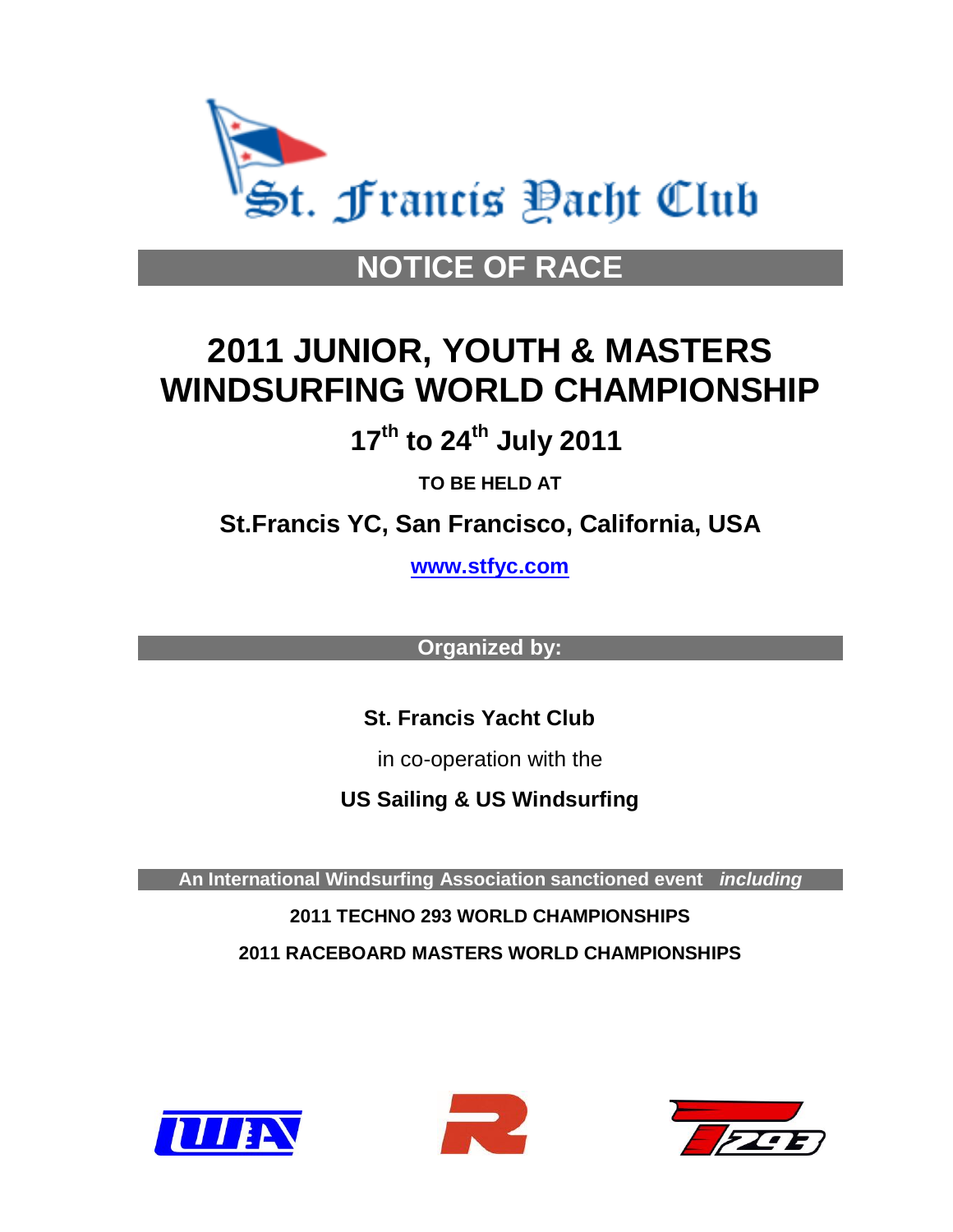## **1 RULES**

- 1.1 The event will be governed by the rules as defined in The Racing Rules of Sailing -Windsurfing Competition Rules (WCR).
- 1.2 The Championship Rules of the participating classes.
- 1.3 No national prescriptions will apply.
- 1.4 If there is a conflict between languages the English text will take precedence.

# **2 ADVERTISING**

Boards may be required to display advertising chosen and supplied by the organizing authority. ISAF Regulation 20 'Advertising Code' shall apply.

# **3 CLASSES AND DIVISIONS**

- 3.1 The participating classes and divisions shall be:
- 3.1.1 Techno 293 Class Junior (U15) Boy & Girl; Youth (U17) Boy & Girl; Open (A17) Boy & Girl.
- 3.1.2 Raceboard Class Masters Men and Women, Grandmaster and Veteran.

# 3.2 **Age Divisions**:

- 3.2.1 A Junior U15 (born in or after 1997 and no later than 2000). A Youth U17 shall be under the age of 17 (born in or after 1995 and not later than 1999).
- 3.2.2 A Techno Open (A17) sailor shall be 17 years or older in the year of competition (born 1994 or earlier).
- 3.2.3 A Master shall be over the age of 35 (men born 1975 or earlier) or 30 (women born 1980 or earlier).
- 3.2.4 A Grand Master shall be over the age of 45 (men born 1965 or earlier) or 40 (women born 1970 or earlier).
- 3.2.5 A Veteran shall be over the age of 55 (men born 1955 or earlier) or 50 (women born 1960 or earlier).
- 3.3 A minimum of 3 competitors is required to constitute a division.

# **4 ELIGIBILITY AND ENTRY**

4.1 All entries shall meet the requirements of ISAF Regulation 19-Eligibility Code.

- 4.2 Competitors shall be members of a National Class Association which is a paid up member of the relevant international class association, or of the IWA. Membership formalities can be completed on site.
- 4.3 Eligible competitors may enter online at [http://www.internationalwindsurfing.com/windsurfing\\_competion\\_0028v01.htm](http://www.internationalwindsurfing.com/windsurfing_competion_0028v01.htm) The following shall be presented upon registration:
	- [Original Entry Form](http://www.internationalwindsurfing.com/userfiles/documents/2011_JYM_Worlds_San_Francisco_Form_1.pdf) *- pre-entries will be given their completed form 1 to check and sign at registration.*
	- Evidence of valid third party insurance
	- Proof of age
	- [Parental/legal Guardian Assent](http://www.internationalwindsurfing.com/userfiles/documents/2011_JYM_Worlds_San_Francisco_Form_2.pdf) *- for those under age of 18*
	- [Medical Treatment Permission](http://www.internationalwindsurfing.com/userfiles/documents/2011_JYM_Worlds_San_Francisco_Form_3.pdf) *- for those under age of 18 or on their parents medical insurance policy*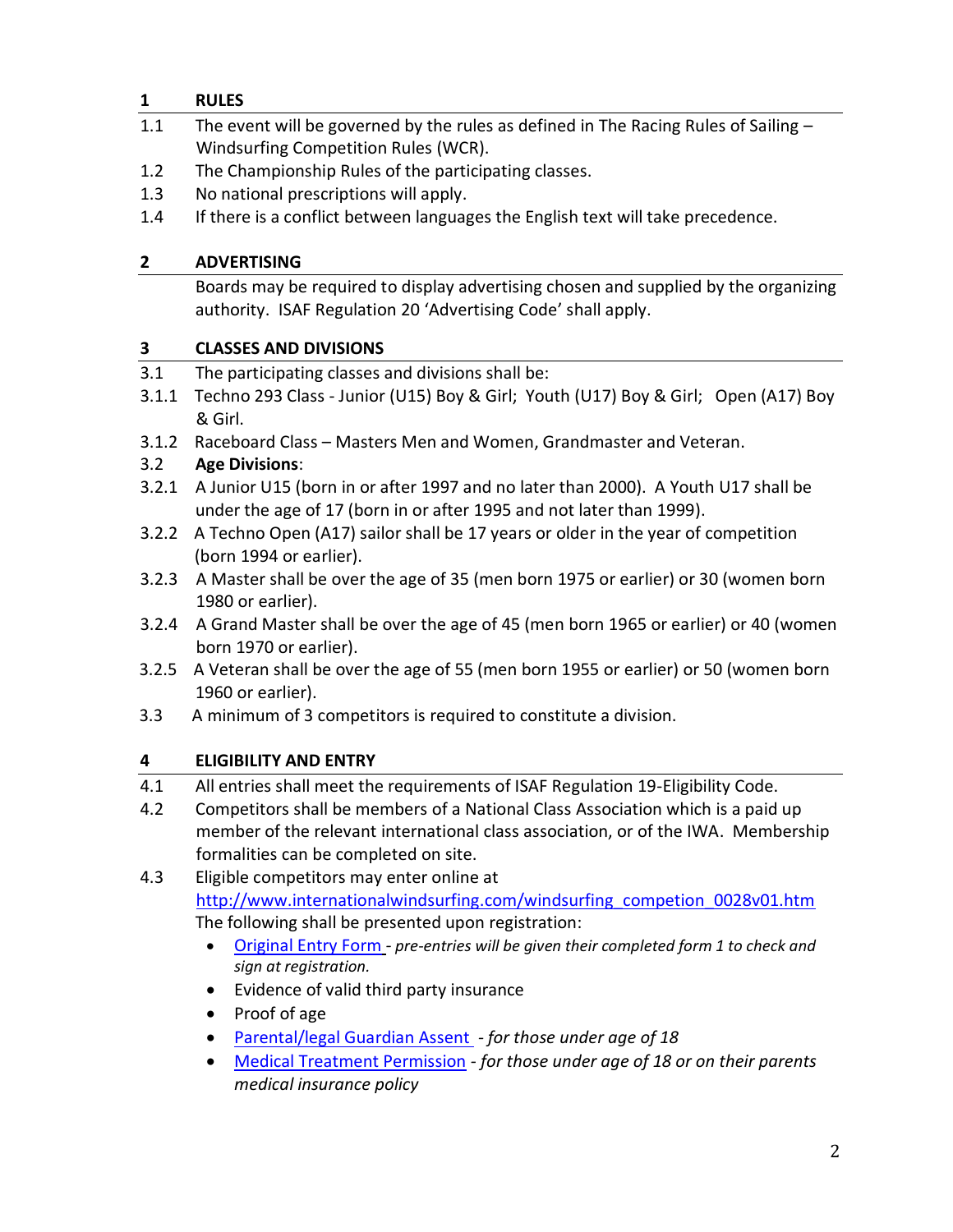- 4.4 Coaches and support personnel may enter on line at [http://www.internationalwindsurfing.com/windsurfing\\_competion\\_0028v01.htm](http://www.internationalwindsurfing.com/windsurfing_competion_0028v01.htm) The following shall be presented upon registration:
	- [Original Coach Entry Form](http://www.internationalwindsurfing.com/userfiles/documents/2011_JYM_Worlds_San_Francisco_Form_4.pdf) *- pre-entries will be given their completed form 4 to check and sign at registration.*
	- Boat Driving Licence (if applicable)
	- Evidence of valid third party insurance

### **5 ENTRY FEES**

- 5.1 The required fees are: Under 17- 120 euro; Techno open (A17) 150 euro; Master-180 euro.
- 5.2 Entry fees paid by **June 19th** shall receive a 20 euro discount.
- 5.3 The coach entry fee 50 euro for coaches and support personnel.
- 5.4 Entry fees paid at registration shall be paid in cash US\$.

### **6 RACE FORMAT**

- 6.1 The Championship shall be a single discipline, *course racing,* "open entry" event.
- 6.2 Men and women, boys and girls, may race together, depending on entry numbers.
- 6.3 Classes shall have separate starts.
- 6.4 The Techno Class shall race a maximum 3 races per day, in a maximum 12 race series.
- 6.5 The Raceboard Class shall race a maximum 4 races per day, in a maximum 15 race series.
- 6.6 Three races are required to validate the championship for each class.

#### **7 SCHEDULE**

| 7.1 | Sunday 17 July                                                                                     |           | Early arrivals & training         |
|-----|----------------------------------------------------------------------------------------------------|-----------|-----------------------------------|
|     | Monday 18 July                                                                                     | 1000-1700 | Registration                      |
|     | Tuesday 19 July                                                                                    | 0900-1200 | Registration                      |
|     |                                                                                                    | 1400      | Practice race                     |
|     |                                                                                                    | 1700      | Coaches meeting                   |
|     |                                                                                                    | 1900      | Opening ceremony                  |
|     | Wednesday 20 July                                                                                  | 1000      | Racing                            |
|     | to Saturday 23 July                                                                                |           |                                   |
|     | Sunday 24 July                                                                                     | 1000      | Racing                            |
|     |                                                                                                    | 1600      | Last possible warning signal      |
|     |                                                                                                    | 1800      | Prize giving and closing ceremony |
|     | ∓bo from a contribution of the collection of the control of the control of 4,000 of the control of |           |                                   |

7.2 The first possible warning signal will be made each day at 1000hrs, except the practice race which the warning signal will be displayed at 1400hrs.

### **8 EQUIPMENT & EQUIPMENT INSPECTION**

- 8.1 An Equipment Inspection Form, which will be available at registration, shall be returned to the Event Equipment Inspector before the start of competition.
- 8.2 Equipment inspections may be made at any time during the event.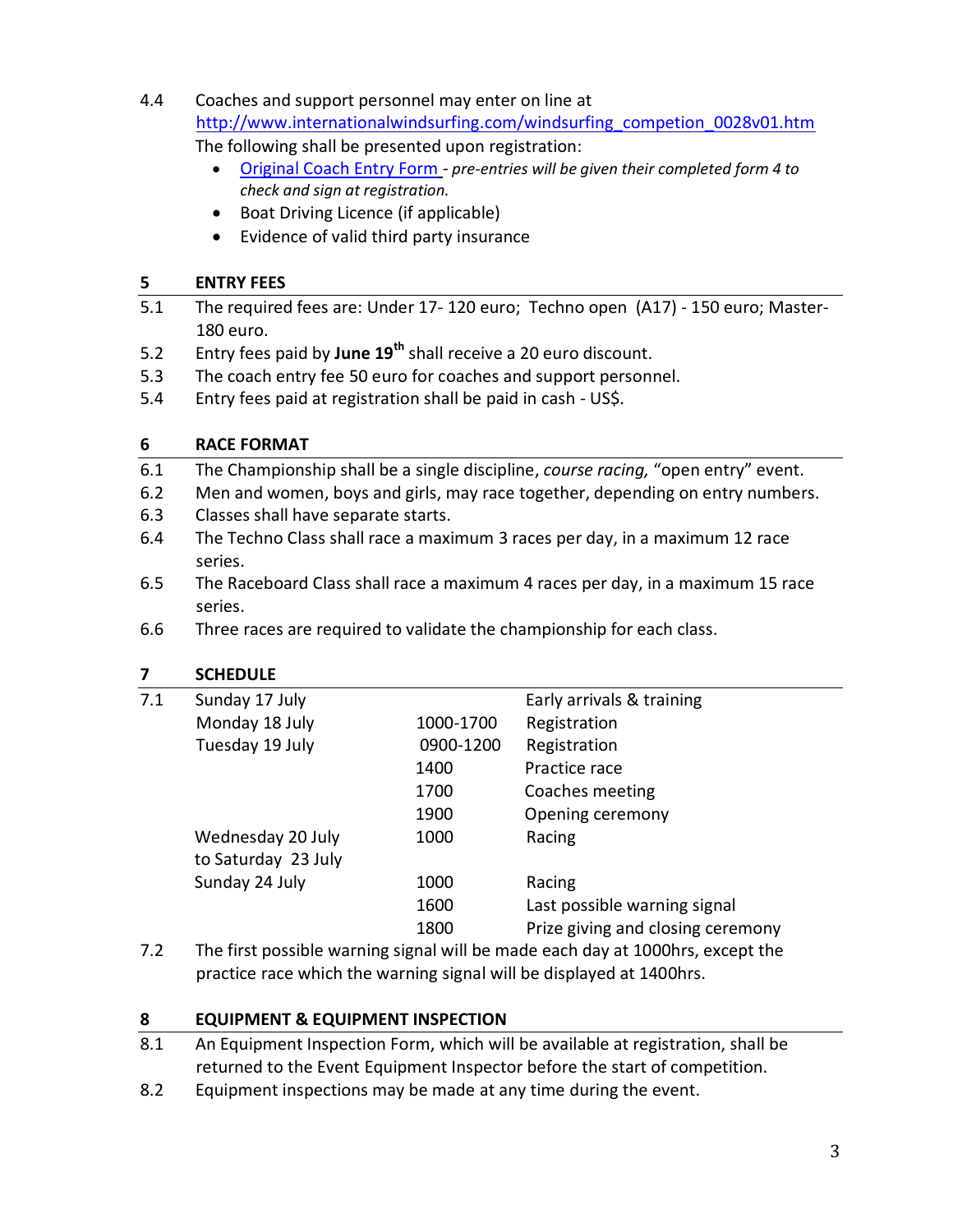- 8.3 Upon completion of registration and until the end of the event, at all times when ashore except when launching and retrieving, all equipment shall be kept in their assigned places at event site. Removal of any equipment from the event site requires prior written approval from the race committee. Access to equipment in the storage area during certain hours, including hours of darkness may be restricted.
- 8.4 Unless otherwise directed by the organizing authority, boards and equipment shall be launched and retrieved from the designated area at the event site.
- 8.5 Competitors in the Techno junior under 15 division may use either the 5.8 OD sail/rig OR any sail of 5.5sqm, or less, as the change‐down from the 6.8 OD. Any aluminium boom or carbon mast (not exceeding 75% carbon) may be used with the 5.5 change‐down sail.

# **9 SAILING INSTRUCTIONS**

The sailing instructions (SI's) will be available upon registration. Any changes to the SI's shall be approved by the Class Representative at the event.

### **10 COURSES**

Courses will be as described in the sailing instructions.

### **11 INTERNATIONAL JURY**

An International Jury will be appointed in accordance with WCR Appendix N. There shall be no appeal from their decisions in accordance with WCR 70.5.

### **12 SCORING**

Scoring will be according to the WCR Appendix A, and using the Low Points Scoring System. Championship Rules apply for Group Racing within divisions.

### **13 SUPPORT BOATS**

Support boats shall be registered at the race office. Details of boats available for charter will be published on the club website.

### **14 SAFETY**

- 14.1 If personal buoyancy is prescribed every competitor and support boat crewmember shall wear a personal flotation device that shall conform to the minimum standard of ISO 12402-5 (level 50), or as specified in the SI's.
- 14.2 Personal buoyancy is mandatory for all competitors under 17 years of age and for any competitors while the Y flag is displayed.
- 14.3 It is mandatory for competitors to wear full wetsuits.

# **15 PRIZES**

15.1 Prizes will be awarded to the first three competitors of each properly constituted class /division. Properly constituted divisions will be posted on the official notice board after the completion of the registration.

**15.2** The first Under 15 boy and girl in the Techno 293 Class shall be known as the - **Techno 293 Junior World Champion.**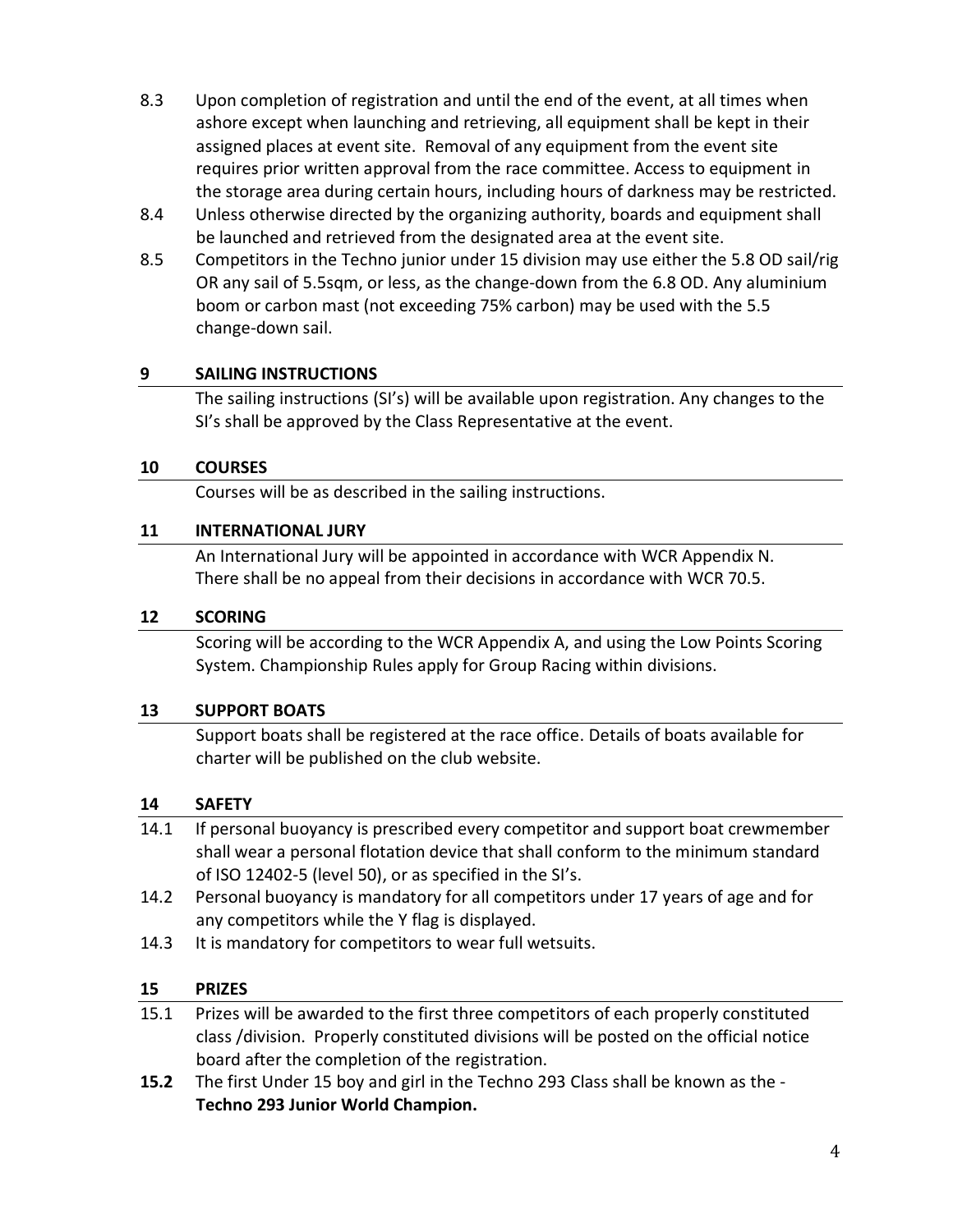- **15.3** The first Under 17 boy and girl in the Techno 293 Class shall be known as the **Techno 293 Youth World Champion.**
- 15.4 The first man or woman in the Raceboard Class shall be known as the **Race board Masters World Champion.**

#### **16 OFFICIAL CEREMONIES**

Competitors are requested to attend the event's social functions; however, the organising authority may refuse entry to those whose standard of attire is not commensurate with the occasion. **Prize winners may forfeit prizes for non attendance at the prize giving ceremony.**

#### **17 DISCLAIMER OF LIABILITY**

Competitors participate in the event entirely at their own risk, see WCR 4 - Decision to Race. The organising authority or any of their officials or representatives or the sponsors or their officials or representatives will not accept any liability for material damage or personal injury or death sustained in conjunction with or prior to, during or after the event.

#### **18 INSURANCE**

Each participating board shall be insured with valid third party liability insurance with a minimum cover of US\$1,000,000 per event or the equivalent. Insurance can be obtained through US SAILING's One Design Program: [http://www.gowrie.com/USS/one\\_design.aspx.](http://www.gowrie.com/USS/one_design.aspx)

#### **19 RIGHT TO USE NAME AND LIKENESS**

In registering for the event, competitors automatically grant to the Organising Authority the right in perpetuity to make, use and show from time to time at their discretion, any motion pictures, still pictures and live, taped or filmed television and other reproduction of them, taken during the period of the event, for the said Event as defined in the Notice of Race and Sailing Instructions in which he/she participates without compensation.

#### **20 FURTHER INFORMATION**

For further information please contact: St. Francis Yacht Club Race Office

 **Telephone:** 415.655.7756 **Email[: raceoffice@stfyc.com](mailto:raceoffice@stfyc.com)**